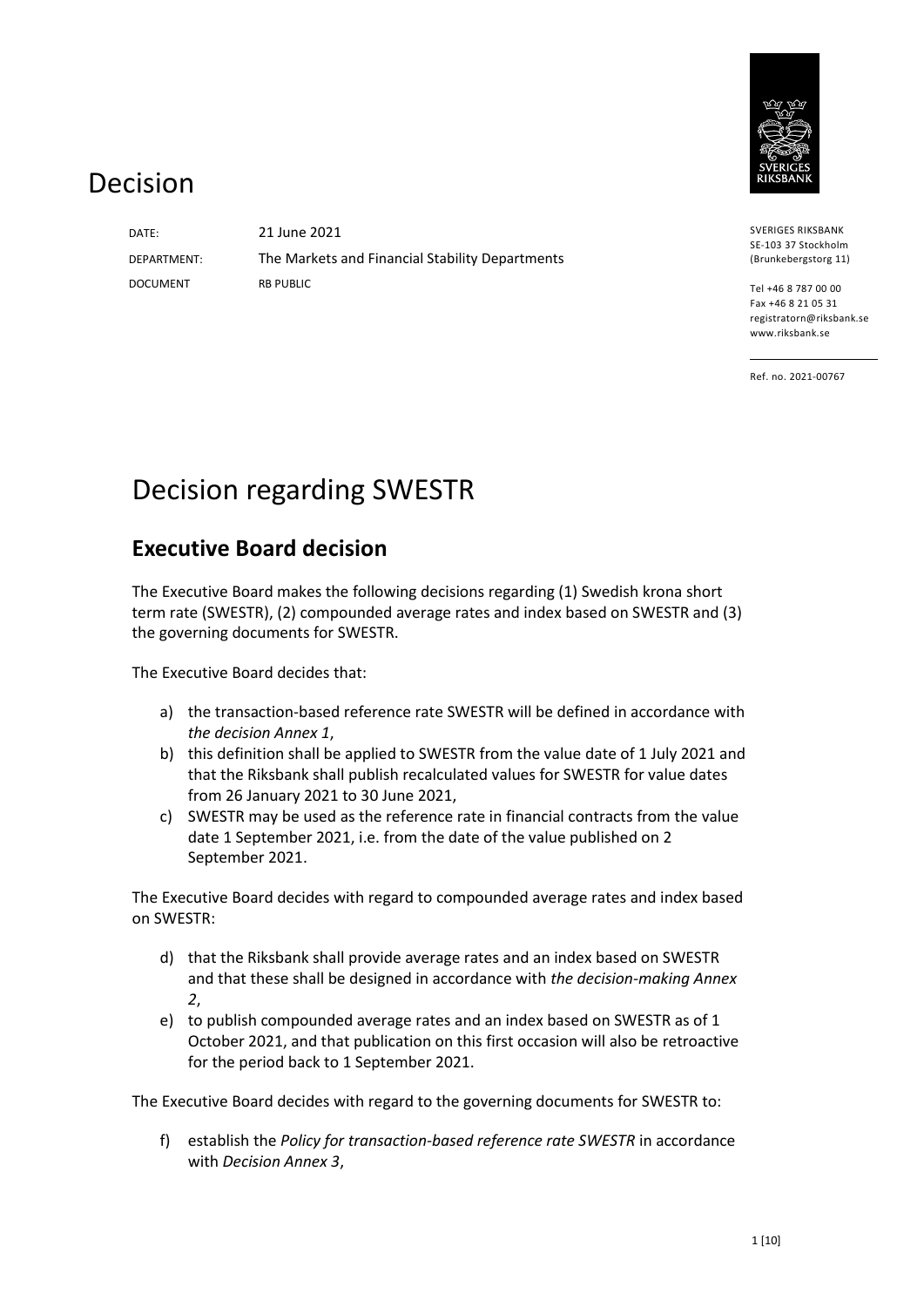

- g) establish *the Rule for the administration of SWESTR* in accordance with *Decision Annex 4*,
- h) to publish the SWESTR information document *SWESTR: Comprehensive information on the Sveriges Riksbank's framework for SWESTR*, annexed as *Decision Annex 5*, on the Riksbank's website and to task the Head of the Markets Department (AFM) with managing and, if necessary, updating this document in accordance with any changes to the governing documents for SWESTR.

This decision will enter into force on 1 July 2021 and will replace the Executive Board's decision on 17 November 2020 on the *Design of the Riksbank's new reference rate* (ref.no. 2020-00988).

# Background

# **Reference rates in transition**

Reference rates fulfil an important function in the financial system, in both Sweden and other countries. Reference rates enable the pricing of financial products to be standardised and are used by a number of different financial market participants. Traditionally, so-called interbank rates (Interbank Offered Rates, IBOR) are used as reference rates. During the global financial crisis of 2008-09, liquidity in the interbank market deteriorated significantly. This contributed to uncertainty over whether these reference rates really reflected prevailing market conditions. When reference rates are based on reported offers and leave scope for expert judgement, there exists a risk of manipulation. During the LIBOR scandal in 2012, it was revealed that several international banks had manipulated the LIBOR (London Interbank Offered Rate) for their own benefit or for the benefit of individual employees. As a result of this development, reliability and confidence in traditional reference rates were reduced. International reform work was therefore initiated with the aim of strengthening the reliability of and confidence in reference rates. Part of this work has focused on strengthening the framework for reference rates. Another aspect of the reform work has been the development of new reference rates based on actual transactions.

The international reform process resulted, among other things, in a report by the International Organization of Securities Commissions (IOSCO), which was published in 2013 with a comprehensive framework consisting of nineteen principles for financial benchmarks (the IOSCO principles). In a report the following year, in 2014, the Financial Stability Board (FSB) wrote that there was a need for reference rates that better reflect the underlying market and are more difficult to manipulate. In 2016, the EU regulation on reference values, the benchmark regulation (BMR) was produced, whose rules codify the IOSCO principles for the EU. The BMR began to apply in 2018. However, central banks are excluded from the scope of the BMR, while the IOSCO principles constitute international practice for the design of reference rates and clarify the governance and control arrangements that should be made by reference rate administrators.

Another result of the international reform work is that central banks in several countries have developed and publish transaction-based reference rates, or are planning to do so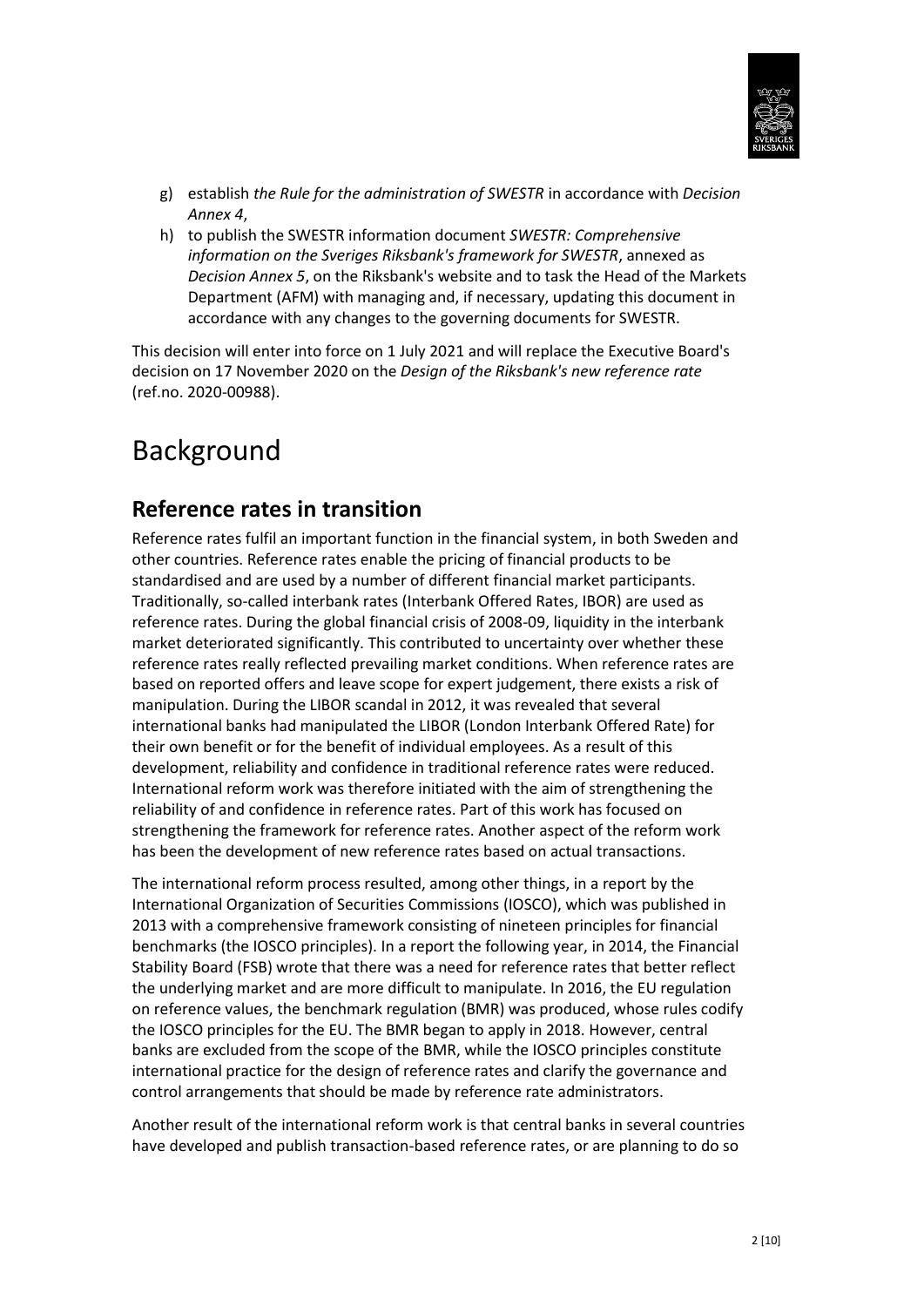

shortly.<sup>1</sup> The idea of producing transaction-based reference rates has been that over time these may be able to wholly or partly replace existing IBORs (e.g. LIBOR).

# **The Riksbank' work on providing a reference rate**

On 12 December 2019, in the light of the international reform work on producing transaction-based reference rates, and in common with a number of other central banks, the Riksbank decided it should supply a transaction-based reference rate at the shortest maturity (*over-night*) in Swedish kronor (ref.no. 2019-00912). The design of the reference rate was decided on 17 November 2020 (ref.no. 2020-00988). Both decisions were preceded by consultation procedures. In addition, in January 2021, it was decided that the reference rate should be called Swedish krona Short Term Rate – SWESTR (ref.no. 2021-00086).

On 27 January 2021, the Riksbank began a test period for SWESTR with the daily publication of preliminary values for SWESTR. The test period has given both reporting agencies and the Riksbank the opportunity to test their routines for reporting, data control and calculation. During the test period, SWESTR has also been evaluated in accordance with the decision Annex to the decision *Design of the Riksbank's new reference rate* (ref.no. 2020-00988).

# Considerations

1

The aim is for reference rates in Swedish kronor on the financial markets to enjoy a high level of confidence. Both actors on the financial markets and the general public should be able to rely on the financial contracts being priced in in a fair and transparent way. This is of great importance for the financial markets to function well and for interest rate formation to be effective.

# **SWESTR design – change in trimming method**

As stated above, the design of SWESTR was decided on 17 November 2020 (ref.no. 2020-00988). This decision was preceded by a consultation procedure initiated on 7 October 2020. The proposed method of calculation consulted on was based on the average rates in four different categories of counterparties being weighted together using moving average values for the proportion of the counterparty categories in the volume of transactions. This proposed calculation method was seen as relatively complex and, following the views of the consultation bodies, the proposal was revised. The Executive Board decided on a design of SWESTR where the reference rate was instead calculated as a volume weighted average of the total trimmed calculation base, but where the trimming has previously taken place *within* the respective counterpart category.

As part of the assessment of the calculation method carried out by the Riksbank during the test period for SWESTR, the trimming method has been reviewed. The arguments in

<sup>1</sup> For more information see, for instance, Table 1: Transaction-based reference rates published by central banks in the "calculation of average interest rates and an index of the reference rate SWESTR", Sveriges Riksbank, 16 April 2021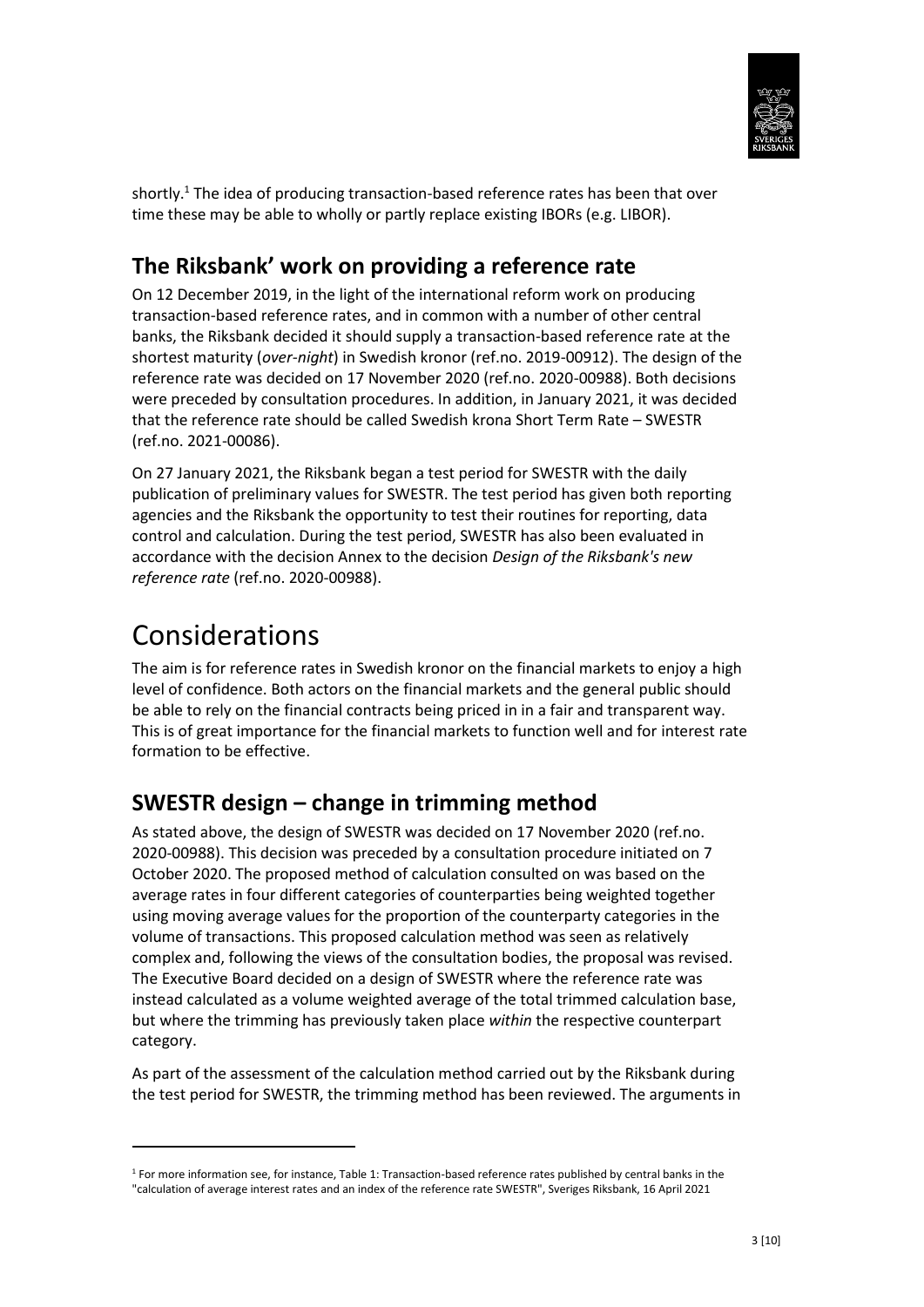

the comments received during the 2020 consultation procedure have been re-examined in the light of a thorough review of the transaction dataset.

### Trimming method

The trimming for SWESTR shall be carried out on the entire transaction dataset instead of, as in the existing design, taking place within the respective counterpart category. There are several reasons for this.

#### **Trimming the whole can promote the use of SWESTR**

The consultation bodies and relevant market players have expressed the view that the use of counterparty groups entails a complex and less predictable process for determining SWESTR. Market participants have also argued that any departure from international practice is undesirable as it risks weakening confidence in SWESTR.

Instead, trimming the whole dataset and thus eliminating the use of counterpart groups in the calculation makes the method simpler, giving greater clarity and predictability with regard to the design of the reference rate. The method would also be more in line with international practice, which could have a positive effect on confidence in SWESTR. If these factors are taken into account, this is likely to contribute to promoting the use of SWESTR.

#### **Trimming on the whole avoids boundary drawing problems**

There are also boundary drawing problems that contribute to making the use of counterpart categories less appropriate. Today, so-called sector codes are used to classify reporting counterparties. But these sector codes are a relatively blunt tool. For example, there are problems with the boundary drawing for the classification of subsidiaries of non-financial corporations for treasury operations. These companies are classified as financial companies even though the rest of the Group is non-financial. If, on the other hand, the treasury operations are carried out in the parent company (or in another company with non-financial operations), it is classified as non-financial.

This means that trimming within the counterparty categories is not appropriate, since the demarcation may be affected by things that are not necessarily relevant, either for SWESTR or for how the reporting agents price transactions.

#### **No systematic impact on the level of SWESTR**

**.** 

The adjustment of the trimming method is not expected to have any systematic effect on the SWESTR level, see Table 1 below.<sup>2</sup> Some days SWESTR, as defined by the existing definition, are higher than by the new definition, while the relationship is reversed on other days. Time series for SWESTR using both methods are shown in Figure 1 below. The volatility of SWESTR is marginally higher when trimming is carried out on the entire transaction dataset than when it is done in the counterparty categories, see Table 1.

<sup>&</sup>lt;sup>2</sup> Please note that a different assessment was made in connection with the decision Annex to the decision of November 2020 (ref.no. 2020-00988). However, errors have been detected in the calculations for the decision-making Annex to that Decision.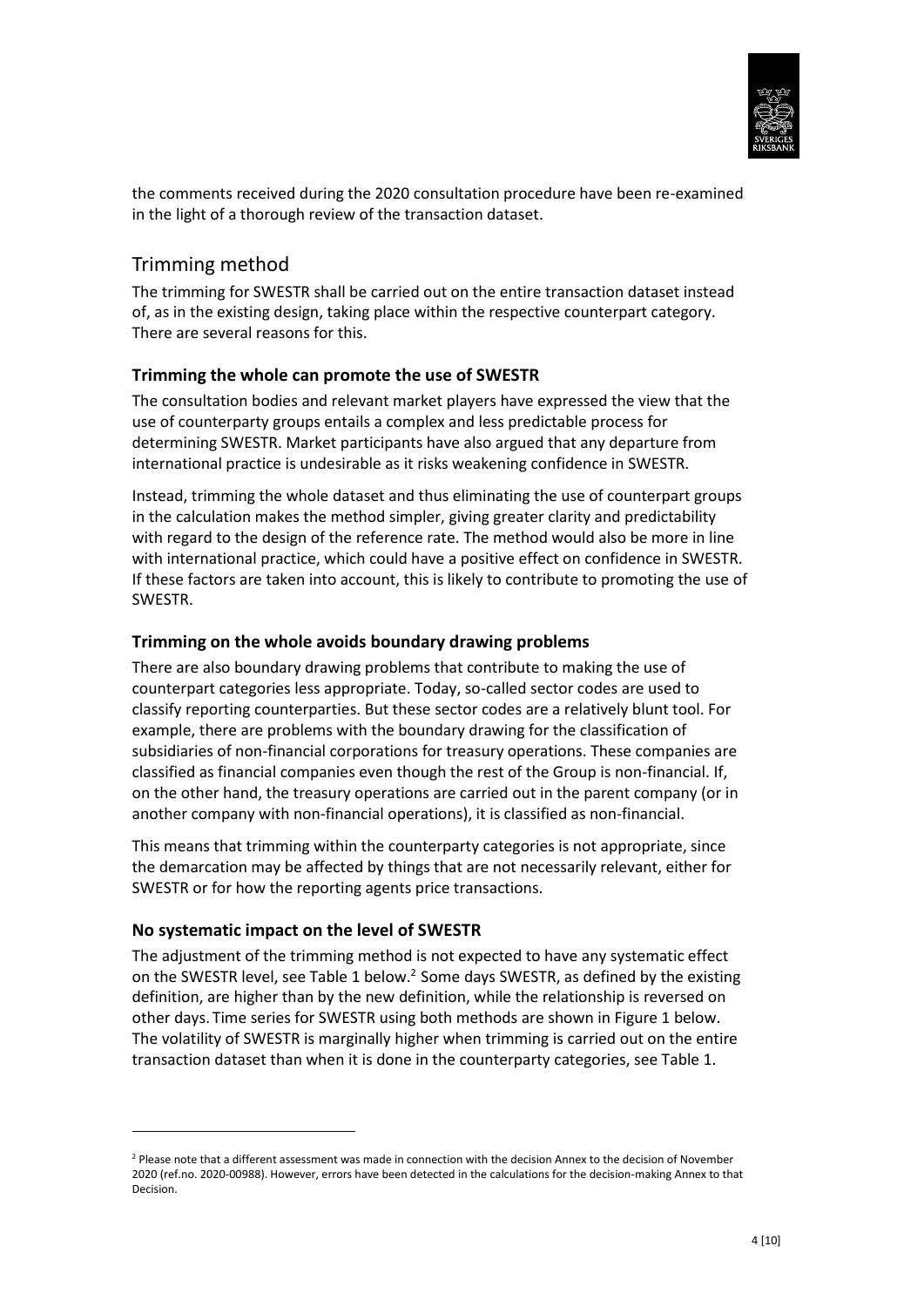

#### Summary assessment

In the decision *Design of the Riksbank's new reference rate* in November 2020, the primary reason for trimming at counterparty group level was that the trimmed calculation dataset would remain representative of the untrimmed dataset. This was considered to take better account of the fact that different counterparty groups face different rates when they invest liquidity overnight. In the light of the above-mentioned reasons, the argument for trimming at counterparty group level is no longer considered as strong. Even with the trimming of the overall transaction dataset, SWESTR will be representative of a market where the average rate depends on which actors make transactions and at which volumes.

SWESTR is considered to continue to comply with the IOSCO principles of reference rate design if the trimming is instead done for the entire transaction dataset.

| Comparison of existing and new definition, deviation in percentage points from the repo rate |                            |                       |
|----------------------------------------------------------------------------------------------|----------------------------|-----------------------|
|                                                                                              | <b>Existing definition</b> | <b>New definition</b> |
| Mean value                                                                                   | $-0.0883$                  | $-0.0872$             |
| <b>Standard deviation</b>                                                                    | 0.0137                     | 0.0156                |

#### **Tabell 1. Small differences between existing and new definition for SWESTR**

Note: Mean and standard deviation of SWESTR according to existing and new definition for SWESTR. The deviation from the repo rate is expressed in percentage points. The comparison is for the period 1 May 2020 – 19 May 2021. The turn of the year value is removed from the analysis.

Source: Sveriges Riksbank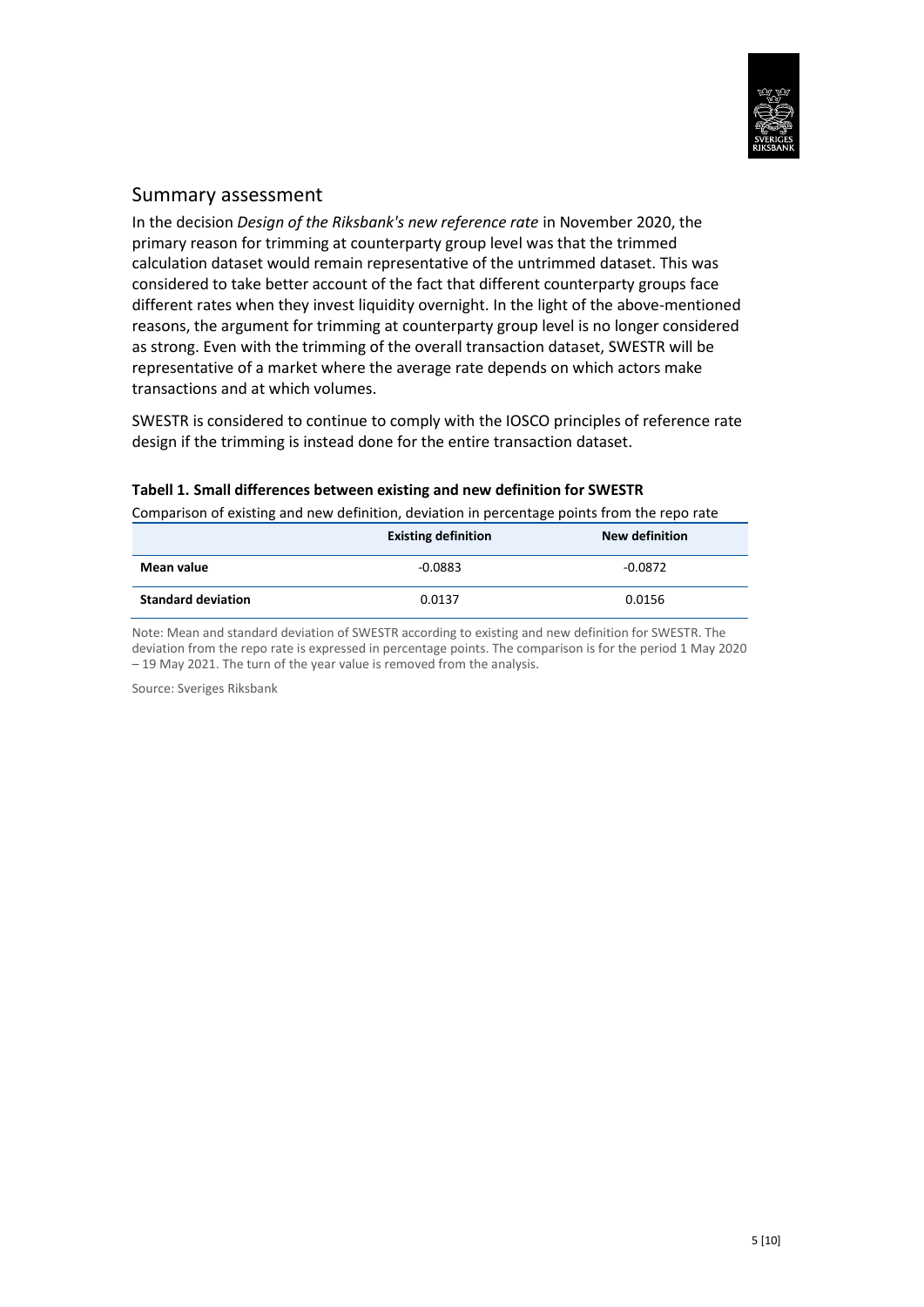



#### **Diagram 1. No systematic differences between existing and new definition for SWESTR** Deviation of percentage points from the repo rate

Note: SWESTR calculated according to the existing and new calculation methods and the difference between the two calculation methods. Data is displayed for the period 1 May 2020 – 19 May 2021. The turn of the year value is removed from the analysis.

Source: Sveriges Riksbank

## **Average rates and index based on SWESTR**

### Background

1

Swedish market participants are bound to comply with the BMR. A requirement set by the BMR is that there must be a plan in the event of a reference rate no longer being provided and thus ceasing to exist (temporary or final). If possible, this plan shall also specify one or more alternative reference rates that can be used to replace the reference rate that is no longer provided (known as a fallback rate).<sup>3</sup> As far as Sweden is concerned, this means that alternatives to the STIBOR reference rate are needed that can be used in financial contracts.<sup>4</sup>

An international practice has emerged, according to which central banks that provide transaction-based reference rates also calculate and publish *compounded average rates* and/or an index based on their respective reference rate. For example, the European Central Bank (ECB) and the central banks in the United States and the United Kingdom

<sup>3</sup> Article 28.2 in Regulation (EU) 2016/1011 of the European Parliament and of the Council of 8 June 2016 on indices used as benchmarks in financial instruments and financial contracts or to measure the performance of investment funds and amending Directives 2008/48/EC and 2014/17/EU and Regulation (EU) No 596/2014, 8 June 2016.

<sup>4</sup> The actual fallback rate consists of an adjusted rate (average rate for a specific time period) plus a so-called spread adjustment (an adjustment to take into account the difference between the new rate and the traditional interbank rate).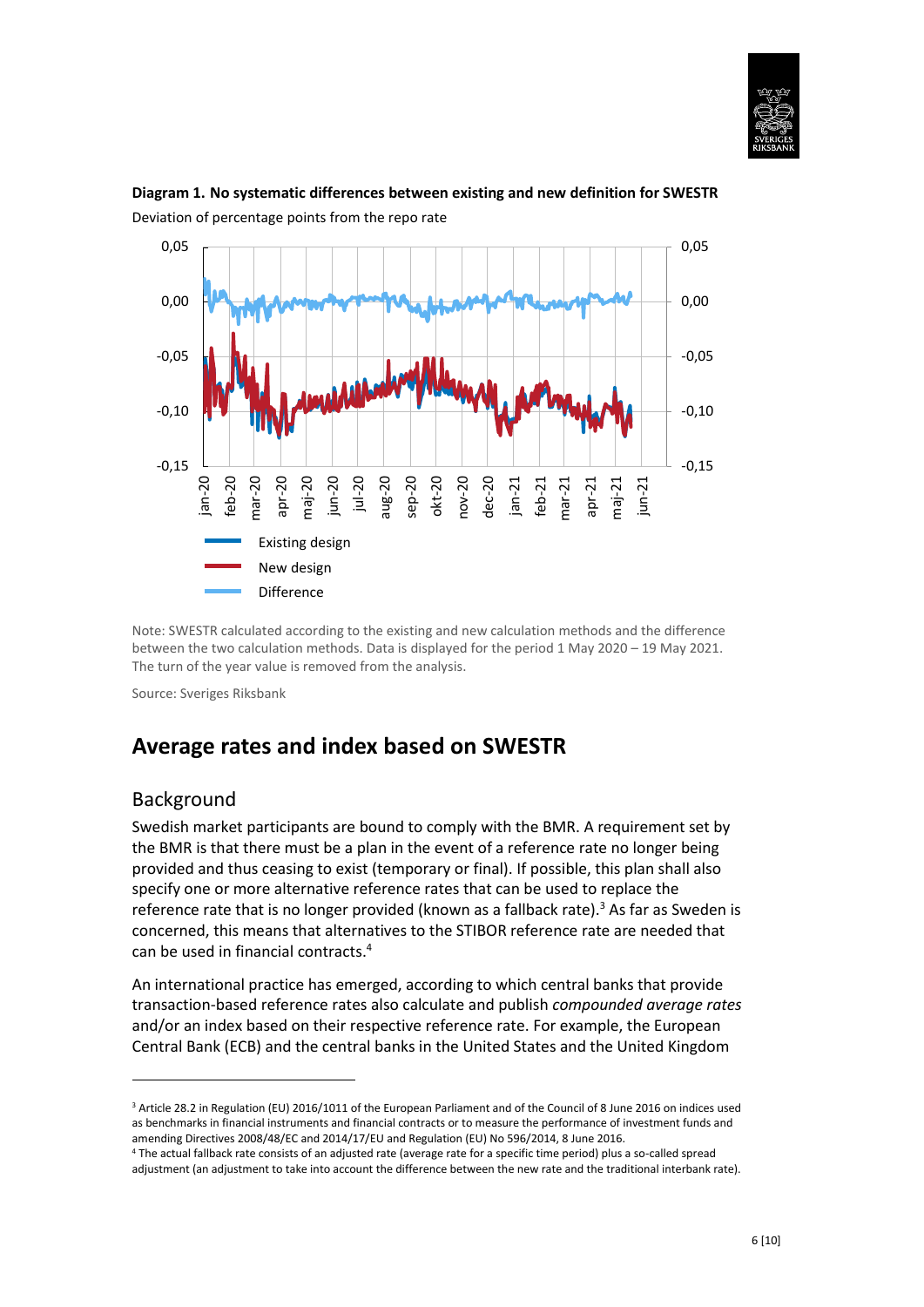

have already started to publish compounded average rates and an index respectively.<sup>5</sup> Several other central banks have announced that they intend to do the same shortly.<sup>6</sup>

At the beginning of January 2021, the Riksbank also announced that work would begin on producing average rates for SWESTR. As part of this work, on 16 April 2021 the Riksbank published a consultation with proposals for calculation methods for compounded average rates and an index based on SWESTR, among other things.<sup>7</sup> In the consultation, there were also proposals as to how these should be published.

### The Riksbank should provide compounded average rates and an index based on SWESTR

There are several reasons why central banks around the world have started to publish average rates based on their respective reference rates. These reasons also apply to Swedish circumstances.

By publishing compounded average rates and an index, central banks are also promoting the use of the new transaction-based reference rates. This is in line with the international recommendations issued by the FSB. $8$  According to these recommendations, relevant authorities shall, as and when appropriate, encourage market participants to switch new contracts over to a suitable transaction-based reference rate.

In several jurisdictions, such as the EU, the United Kingdom and the United States, use of the new transaction-based reference rates is also increasing as the main rate in new contracts. Financial markets are closely intertwined and it is therefore important that it is also possible in Sweden to use this type of reference rate, at the same maturities, and for the same time periods, as are used internationally.

The average rates are also an important part of the fallback solution for the traditional reference rates. However, there are different ways of making the actual calculation of average rates and the results can vary depending on rounding-off or different ways of dealing with weekends and public holidays. This risks leading to ambiguities as to which rate level actually applies. This may in turn lead to the provision of information to one of the parties to a financial contract. The fact that the average rates are calculated and published by a public agent increases transparency, which in turn reduces the risk of ambiguities and differences with regard to the rate level used.

The purpose of calculating and publishing average rates is to enable them to be used in new contracts with longer maturities as an alternative to the existing reference rates, and also to be used as a fallback solution to the reference rates used today. Average rates for SWESTR can thus be used both in new contracts and as part of a fallback solution to STIBOR.

**.** 

<sup>5</sup> SOFR Averages and SOFR Index, Federal Reserve Bank of New York. SONIA Compounded Index, Bank of England. Compounded €STR average rates and index, European Central Bank.

<sup>&</sup>lt;sup>6</sup> See ISDA 2020 IBOR Fallbacks Protocol, ISDA's name for the average rates is "Adjusted RFR".

<sup>&</sup>lt;sup>7</sup> See consultation: "Calculation of average rates and an index for the SWESTR reference rate", Sveriges Riksbank, 16 April 2021

<sup>8</sup> See, for example, "Reforming major interest rate benchmarks", Financial Stability Board, 22 July 2014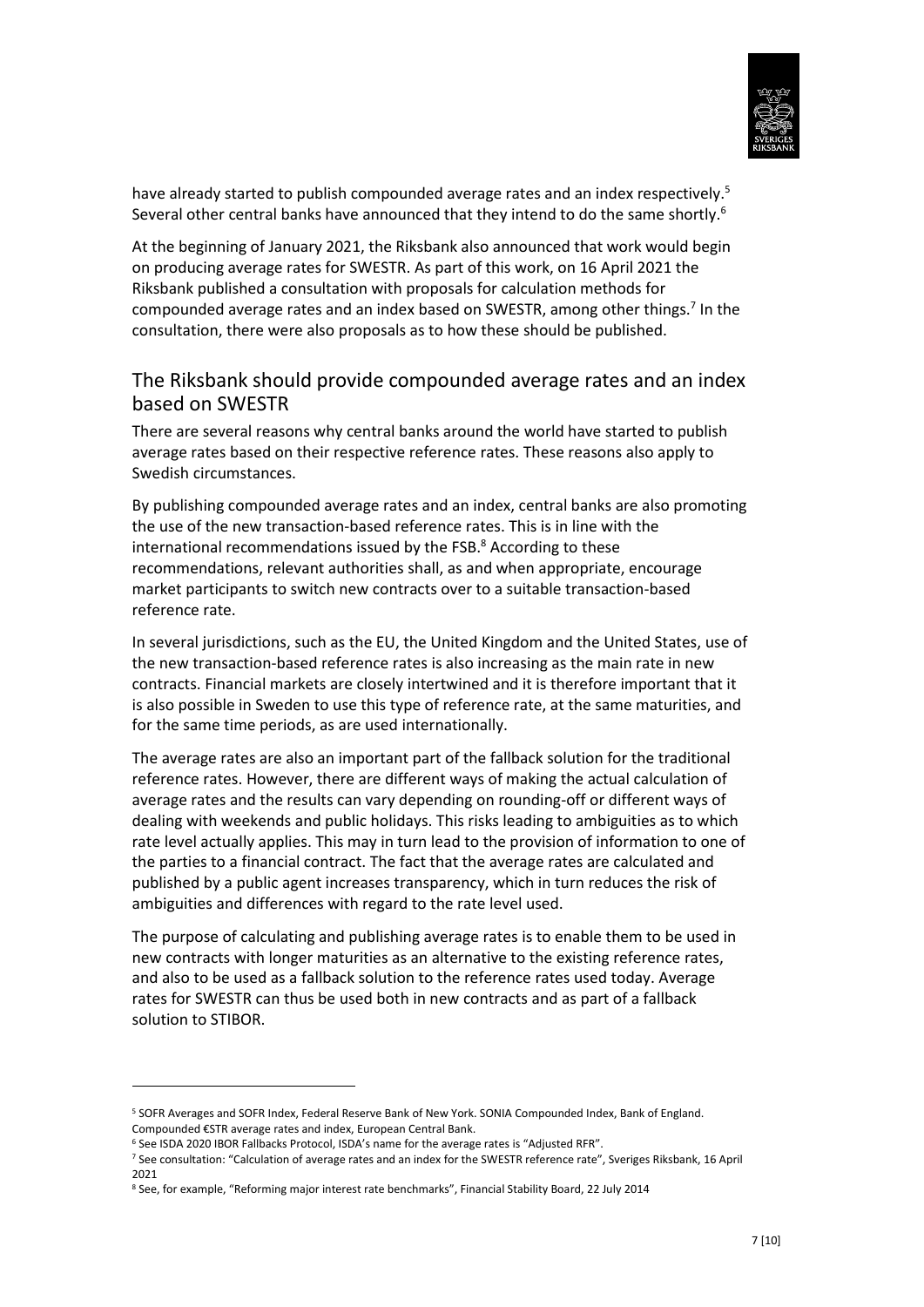

### Format of average interest rates and index

The consultation responses received were overwhelmingly positive to the proposals put forward in the consultation. However, one actor had views on, among other things, the proposed management of non-banking days – both in terms of terminology and methodology. A number of proposals were also made regarding the communication around SWESTR, the average rates and the index. Decision Annex 6 summarizes the responses and the Riksbank's handling of these.

After considering the comments received, the Riksbank is choosing not to make any changes to the method compared with the proposal in the consultation. However, a change is made to the terminology for the management of non-banking days (see Decision Annex 6).<sup>9</sup>

# **Launch date considerations**

At the end of the testing period, SWESTR may be used as reference rate in financial contracts.<sup>10</sup> SWESTR will launch for actual use as reference rate for the value date 1 September 2021 with the first publication on 2 September 2021. Publication of compounded average rates begins on 1 October 2021, but in connection with this, values are also published retroactively for the month of September.

The timetable has been prepared in cooperation with the relevant departments of the Riksbank. The need to be able to use SWESTR as a reference rate in the near future has also been taken into account, since BMR has a statutory requirement for users of reference values for fallback solutions for STIBOR.

The Riksbank has previously announced that the test period for SWESTR would be approximately six months. Due to the holiday period and the Riksbank's IT change-over stop during the summer, SWESTR will be launched at the end of the summer. In FSR 2021:1, it was externally communicated that SWESTR will begin to be provided for actual use as a reference rate during late summer 2021.

The Riksbank has also announced that compounded average interest rates and an index based on SWESTR would begin to be provided during the third quarter of 2021.

# **Governance of SWESTR**

**.** 

The Riksbank, as the administrator of SWESTR and of compounded average interest rates and index, shall comply with the principles of IOSCO in applicable and relevant parts. This means, among other things, that the Riksbank shall ensure the governance of SWESTR and identify and manage any conflicts of interest relating to the reference rate. It also means that the Riksbank shall have internal oversight of SWESTR. The Riksbank has therefore produced an internal organisation and control documents that implement the relevant governance of SWESTR.

<sup>9</sup> In the case of holidays, the word *previous* will be replaced by the word *preceding* in the terminology of conventions referred to in the referral as *modified previous business day* and (default) *previous business day* respectively .

<sup>&</sup>lt;sup>10</sup> During the test period, SWESTR is published for information purposes only. This is communicated, for example, in the SWESTR disclaimer on the Riksbank's website.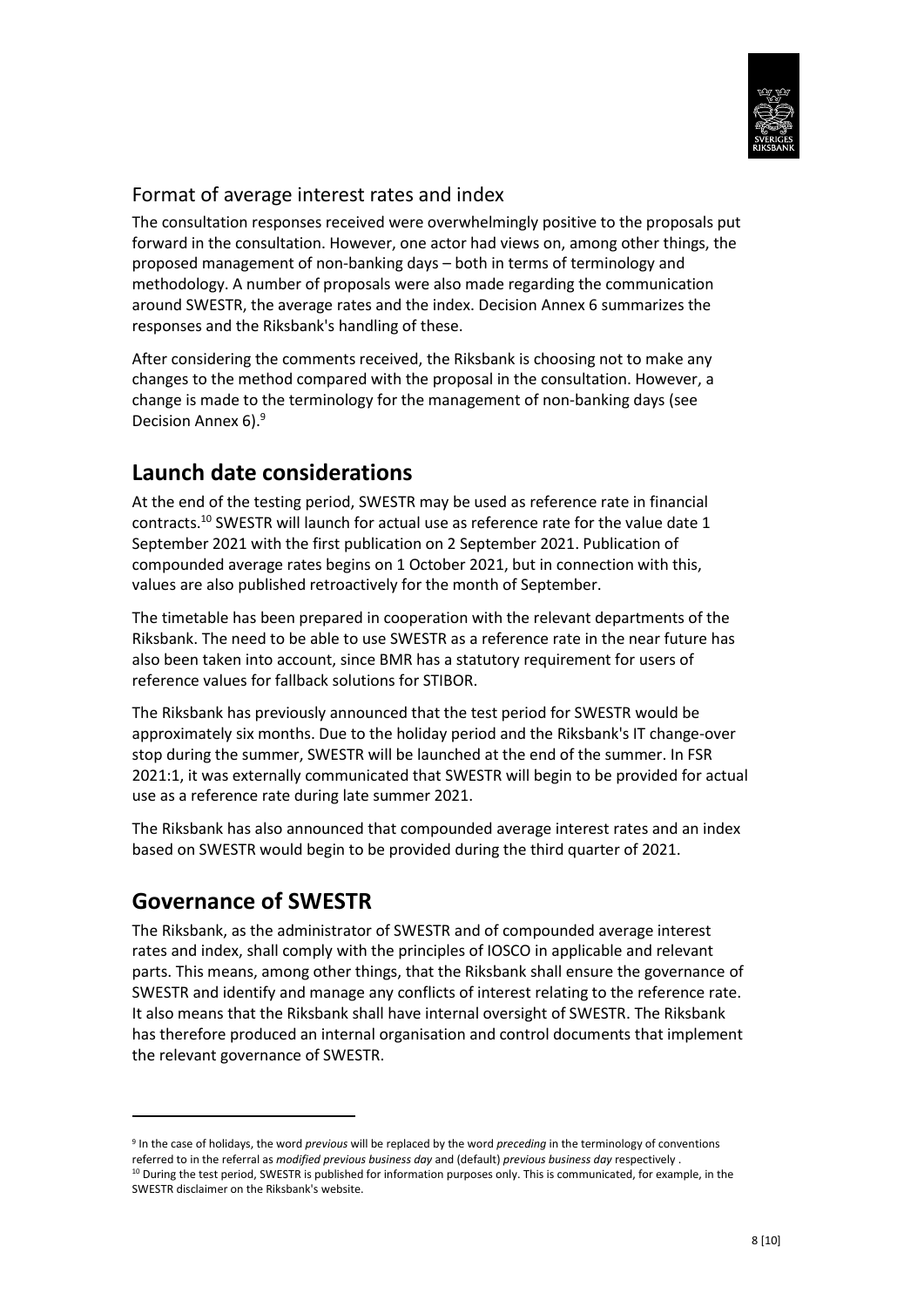

### Organisation

The Riksbank's organisation for SWESTR has been established within the framework of the Riksbank's existing organisation.

The Markets Department (AFM) is responsible for the Riksbank's operational role as administrator. The AFM shall be responsible for the process that shall be applied each banking day to determine and publish SWESTR, as well as for ongoing reviews and analyses linked to SWESTR.

The Financial Stability Department (AFS) is responsible for the Riksbank's internal oversight of SWESTR.

### Governing documents

**.** 

In order to ensure good governance of SWESTR, several governing documents at different levels within the Riksbank have been prepared as shown in Figure 1 below.<sup>11</sup> The control documents shall ensure the integrity and confidence of SWESTR. The starting point is that everything that is relevant to external actors is decided by the Executive Board.

### Comprehensive information document about SWESTR

Private financial reference value administrators shall provide a *benchmark statement*, which provides relevant information on a financial reference value. In contacts with the Riksbank, market participants have called for a similar document for SWESTR and have particularly emphasized that they want to see one comprehensive document.

It is therefore appropriate for the Riksbank to provide a document containing all of the information about SWESTR that is relevant to market participants and other stakeholders. The Riksbank's information document on SWESTR can be found in Decision Annex 5. AFM is responsible for ensuring that this document is kept up to date in accordance with SWESTR's governing documents and that it is published on the Riksbank's website.

<sup>11</sup> This structure of control documents is supplemented by additional control documents such as *the Instructions for Sveriges Riksbank* and the AFM's delegation order, both of which are updated to meet the needs of SWESTR. In addition, for example, there are instructions (user guidelines) concerning transaction reporting for monetary policy counterparties.